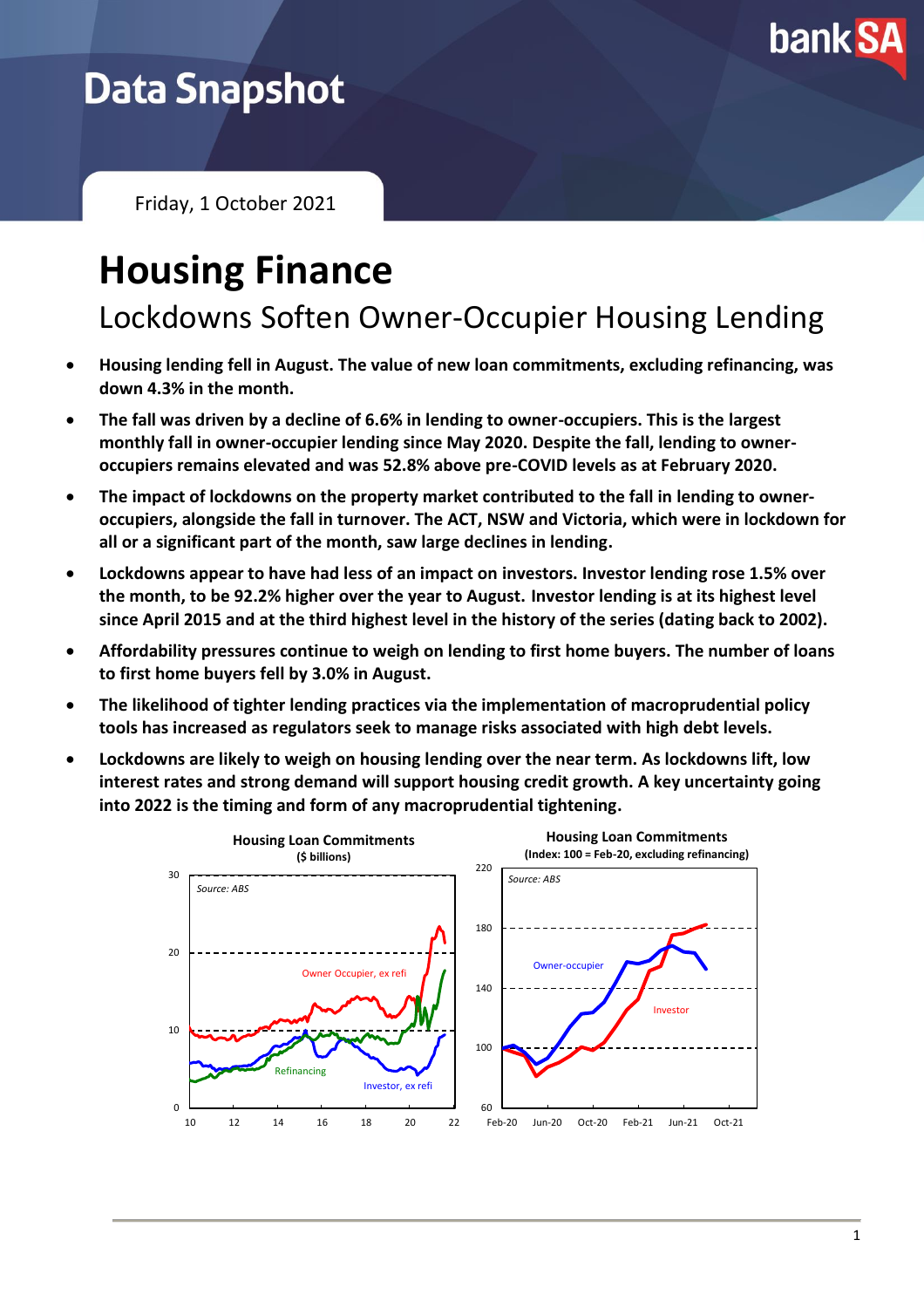Housing lending fell in August. The value of new loan commitments, excluding refinancing, was down 4.3% in the month. The fall was driven by a decline of 6.6% in lending to owner-occupiers. This is the largest monthly fall in owner-occupier lending since May 2020. Despite the fall, lending to owner-occupiers remains elevated and was 52.8% above pre-COVID levels as at February 2020.

The impact of lockdowns on the property market contributed to the fall in lending to owneroccupiers. The ACT, NSW and Victoria, which were in lockdown for all or a significant part of the month, saw large declines in lending.

Owner-occupier lending fell across all categories. Lending for new dwellings was down 10.7% and lending for existing housing was down 7.1%. Lending for construction edged down slightly (-0.9%). This marks the sixth consecutive decline, reflecting the unwind of the bring-forward effect from HomeBuilder and other state government home buyer incentives. All categories of owner-occupier lending remain more than 30% above their respective pre-COVID levels.

Lockdowns appear to have had less of an impact on investors. Lending to investors rose 1.5% over the month, to be 92.2% higher over the year to August. This is the tenth consecutive month of growth. Investor lending is at its highest level since April 2015 and at the third highest level in the history of the series (dating back to 2002).

Over recent months, investor lending has continued to grow while owner-occupier lending has tailed-off. Lending to investors is now more than 80% above pre-COVID levels.

Affordability pressures continue to weigh on first home buyers. The number of loans to first home buyers fell by 3.0% in August. This is the seventh consecutive month of falls and takes the series to its lowest level since July 2020. However, it is important to note that lending is coming down from a high level as lending to first home buyers increased significantly over 2020, driven by low interest rates and government policy incentives.



Borrowers continued to take advantage of low interest rates, with refinancing activity increasing to a new all-time high.

### **States and Territories**

Lockdowns negatively impacted lending to owner-occupiers. Owner-occupier lending fell in the ACT (-11.0%), NSW (-9.6%) and Victoria (-4.9%), all of which were in lockdown for all or a significant part of August. Lending also fell in Tasmania (-4.3%), WA (-2.9%) and the NT (-1.3%), the latter of which was in a brief lockdown during August.

Despite going into a brief lockdown at the beginning of the month, Queensland bucked the trend and lending to owner-occupiers increased by 2.0%. SA also saw a 1.8% rise as it bounced back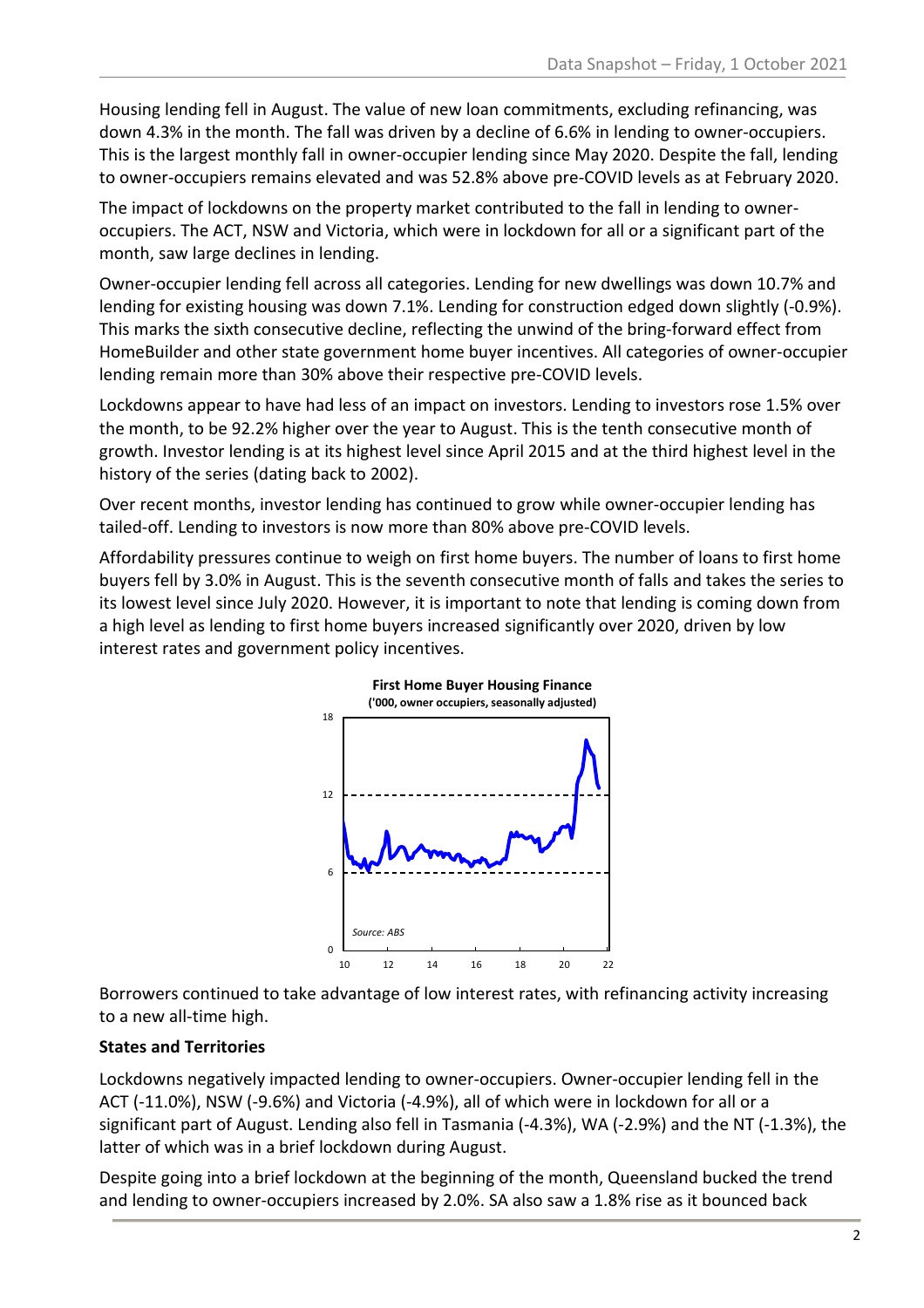### from its lockdown in July.

Investor lending growth was mixed across the states and territories. The NT (41.8%) and Queensland (13.6%) saw investor lending growth in the double digits, although the former is a volatile series. Lending was up in Victoria, despite the state imposing strict restrictions on physical property inspections during its lockdown. NSW, which was in lockdown for the entire month, saw a decline in investor lending of 3.2%.

### **Outlook**

Lockdowns are beginning to have an impact on housing finance. However, the market has shown resilience despite these effects. Investor lending has continued to grow, while owner-occupiers appear to have been more impacted by lockdowns in August.

Recently, the likelihood of a tightening of lending standards via the implementation of macroprudential policy tools has increased. Regulators and the Federal Treasurer have spoken of the need to ensure prudent lending standards and manage risks to the economy from a highly indebted household sector.

In the past, regulators have taken action to reduce financial stability risks from a rapid growth in investor and interest-only lending. However, despite the increase in investor lending over the past year, potential macroprudential tools are unlikely to be the same as those used in the past. Comments from the RBA and the Treasurer suggest that tools will be focussed on managing the risks from high housing debt levels, such as limiting high debt-to-income ratios, and the serviceability of mortgage debt.

Lockdown-related disruptions are likely to weigh on housing lending over the near term. As lockdowns lift, low interest rates and strong demand will support housing credit growth. A key uncertainty is the timing and form of any macroprudential tightening, which remains a key area to watch going into 2022.

> **Jarek Kowcza, Senior Economist** Ph: 0481 476 436